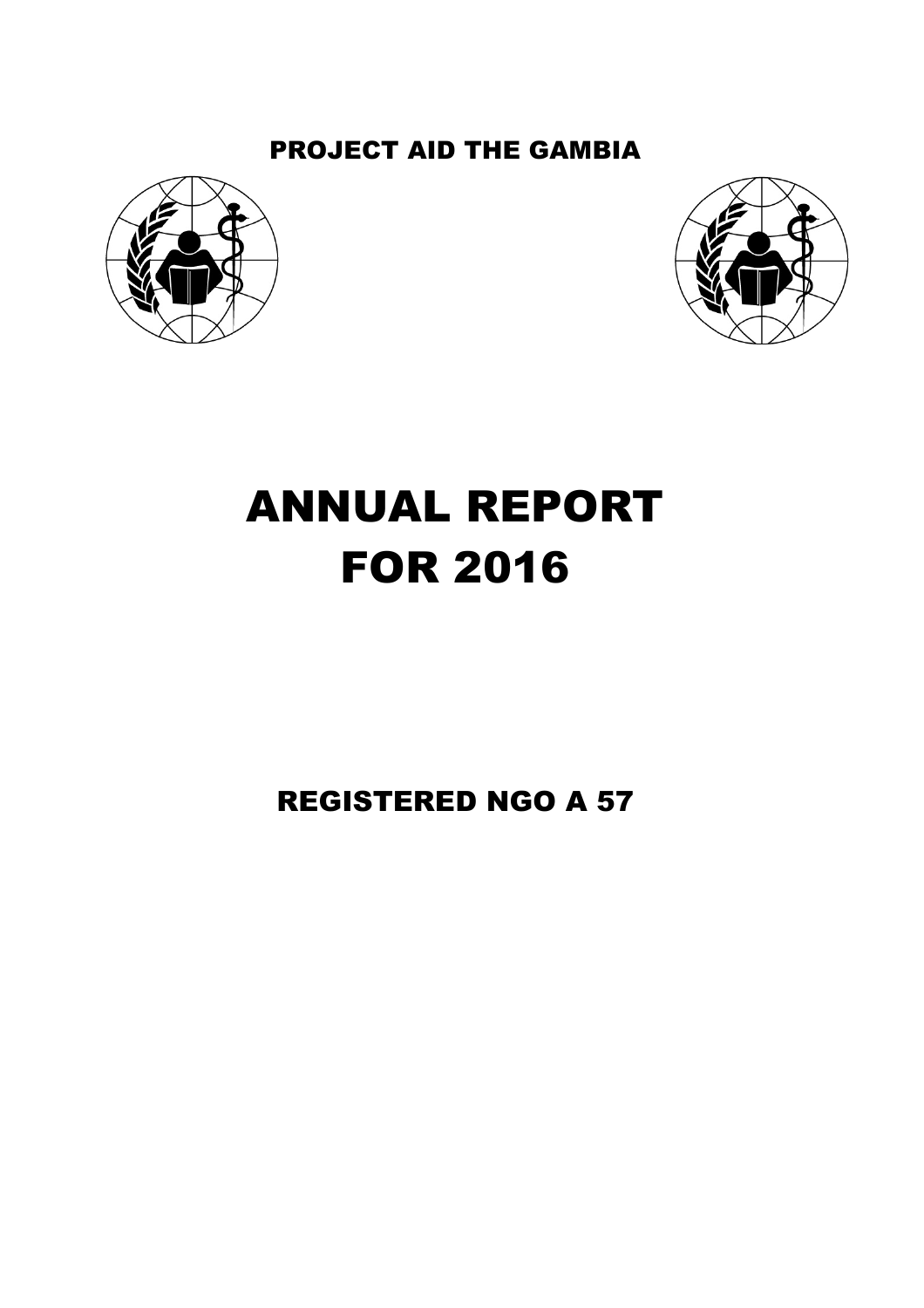#### INTRODUCTION

Project Aid The Gambia, is a German / Gambian registered International Non Governmental Organisation (NGO), whose objective is to supplement Governments efforts in providing humanity services to the targeted rural communities. The project has been involved in a series of successful ventures since its inception in 1991. Since Education, Health and Agriculture are the corner stone of any meaningful development; Project Aid therefore strives extensively hard to excel in these areas. Ultimately Jahaly Health Centre has been regarded as a model clinic in the country soon after its inauguration in 1991. In the education sector our Kindergarten has been exceptional in terms of both infrastructure and academic excellence. Project Aid is also engaged in supporting five women Horticultural gardens in the villages of Jahaly and Madina, Central River Region. As part of its crusade Project Aid in collaboration with German Government built a Model Health Centre in Njaba Kunda in 2011/2012 which witnesses a massive improvement of medical services not only for the people of Njaba Kunda but for the whole of NBR. The Administrative Head Office of Project Aid is situated in Manjai Kunda, Kanifing Municipal Council (KMC)

## CURRENT PROJECTS

## 1. JAHALY HEALTH CENTRE

As it is known by all Gambian that in the early 1990s Health Delivery services was very limited in the countryside but the desire of the project management led by the current Goodwill Ambassador of Gambia to Germany Mr. Matthias Ketteler was to support the under privileged communities who are in dire need of help. Propelled by this desire the project found its way through to Jahaly with the guardianship of the late M.S.Tambadou, may his sole rest in peace.

Jahaly is in CRR West, a few kilometres from Brikamaba. The community of Jahaly are predominantly Sarahulis with some hand full of Fullas and Mandinkas in their midst. The Health Centre was therefore established in 1991 to compliment government's effort in realising MDG 4, 5 and 6.

Until today, the Health Centre is one of the most famous health facilities in the rural area in terms of infrastructure, cleanliness' and quality of services. Jahaly Health Centre is a non profit making health centre and therefore provides reasonable tariff that is affordable by all patients in and outside of The Gambia. This new tariff came into being in March of 2015 and has been viewed by many as the lowest in town when one puts into accounts the service and medication put to the disposal of every patient that visit the centre.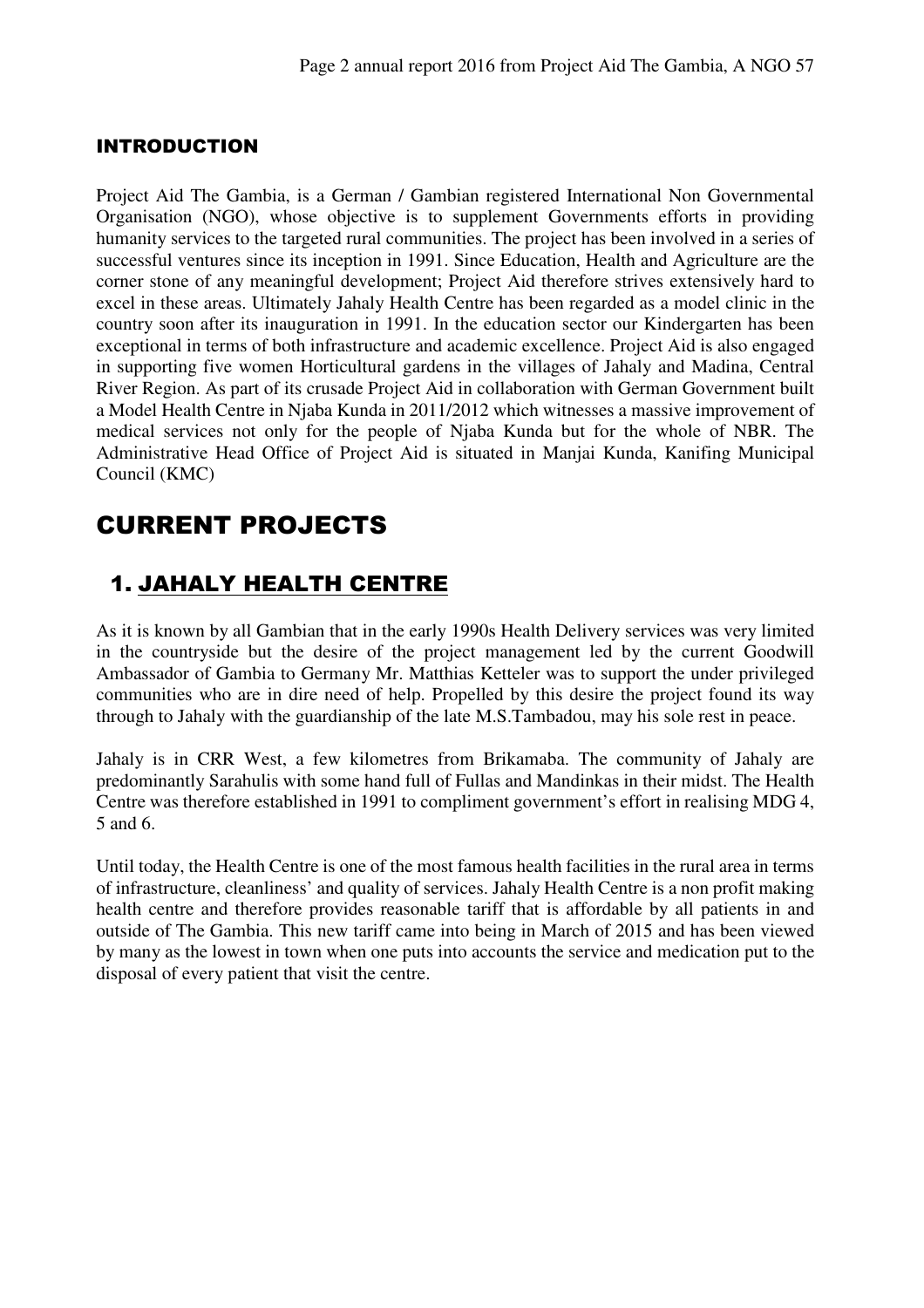#### CHARGES FOR PATIENTS IN JAHALY HEALTH CENTRE

#### **REGISTRATION**

| Ages           | Gambians           | <b>Foreigners</b>  |
|----------------|--------------------|--------------------|
| Under 5 yrs    | D <sub>15.00</sub> | D30.00             |
| 5 yrs - 14 yrs | D <sub>25.00</sub> | D <sub>50.00</sub> |
| 15 yrs upwards | D30.00             | D60.00             |

#### **ADMISSION**

| Admission     | Gambians | Foreigners |
|---------------|----------|------------|
| Discharge fee | D50.00   | 0.0C<br>nn |

#### **LAB**

| <b>Tests</b>      | <b>Gambians</b> | <b>Foreigners</b> |
|-------------------|-----------------|-------------------|
| BF                | D25.00          | D50.00            |
| <b>HB</b>         | D25.00          | D50.00            |
| <b>WBC</b>        | D25.00          | D50.00            |
| <b>URINALYSIS</b> | 25.00           | D50.00            |
| <b>VDRL</b>       | D25.00          | D50.00            |
| <b>HCG</b>        | D50.00          | D100.00           |
| AFB/TB            | Free            | Free              |
| <b>HIV</b>        | Free            | Free              |
| <b>DELIVERY</b>   | Free            | Free              |

For weekends charges are double for both Gambians and Foreigners except for emergency cases

Children from our kindergarten are also treated free of charge at the clinic.

#### STATISTIC (Out Patient)

The following data shows the number of patients seen by the centre in the different months of 2016.

|      |           | total | male  | female |
|------|-----------|-------|-------|--------|
| 2016 | January   | 1983  | 858   | 1125   |
| 2016 | February  | 2421  | 1077  | 1273   |
| 2016 | March     | 2960  | 1191  | 1790   |
| 2016 | April     | 2457  | 1032  | 1425   |
| 2016 | May       | 3352  | 1404  | 1958   |
| 2016 | June      | 3451  | 1321  | 2130   |
| 2016 | July      | 3851  | 1766  | 2085   |
| 2016 | August    | 4107  | 1906  | 2201   |
| 2016 | September | 3092  | 1130  | 1832   |
| 2016 | October   | 2981  | 1241  | 1740   |
| 2016 | November  | 2860  | 1180  | 1680   |
| 2016 | December  | 2725  | 1107  | 1618   |
|      | Total     | 36240 | 14355 | 20857  |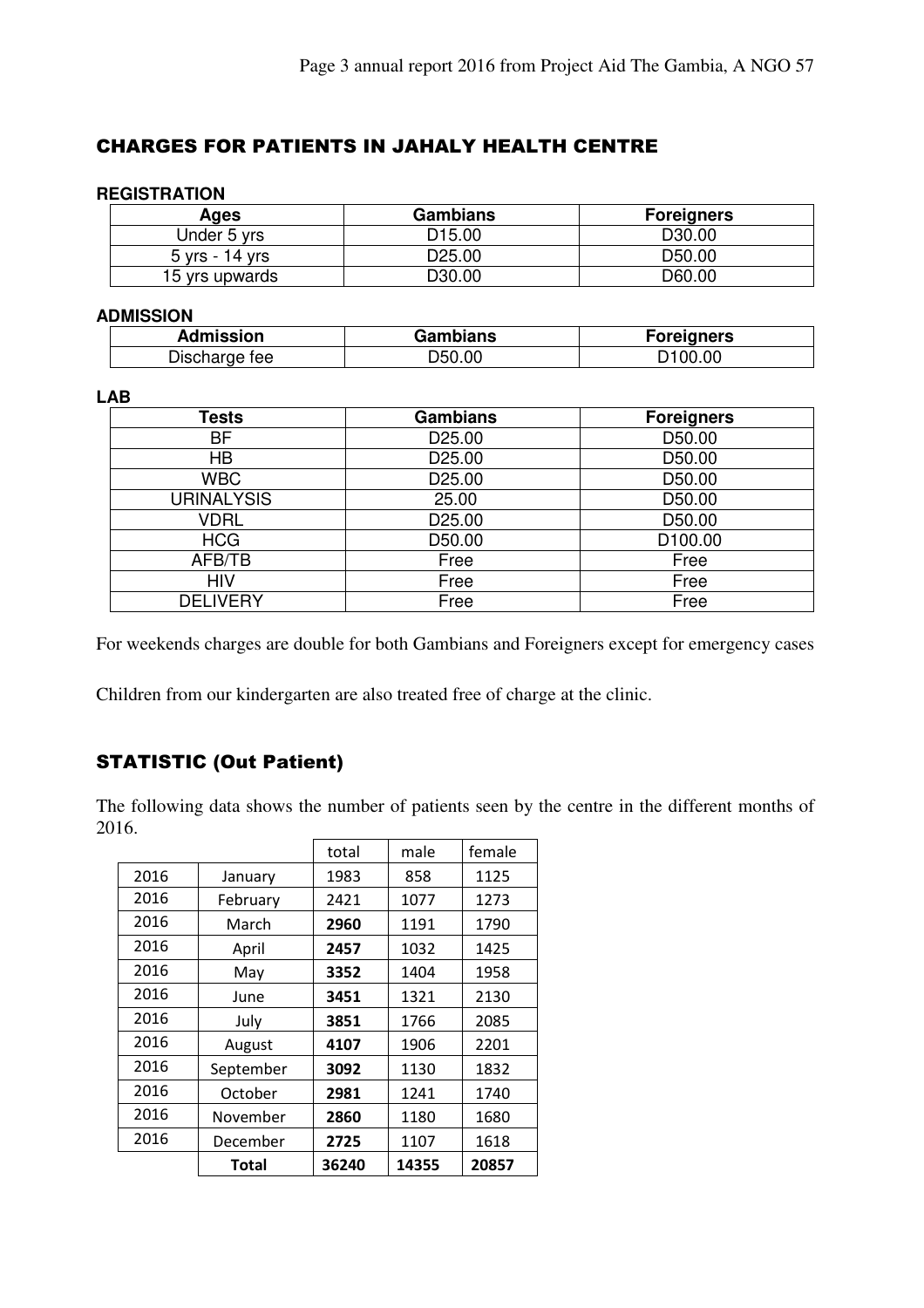There are three consultation rooms in Jahaly Health Centre which accommodate patients from the regions of CRR, LRR, URR and some part of Cassamance in Senegal. The most common diseases treated are presented in the graph below in four quarters in 2016.



There is one pharmacy where all prescribed drugs are dispensed by the pharmacy assistant. The outpatient also have a laboratory where investigations are carried out on patients such as blood film for malaria test (BF) haemoglobin estimation(HB), white blood cell count(WBC), HCG, Acid fast bacilli (AFB) for sputum spearing for tuberculosis, sickle cell and venereal disease research laboratory(VDRL) to investigate syphilis. There are two wards namely adult ward where all adult male and female patients are admitted and children's ward mainly for children. There are three private wards attached to the adult ward with a duty room for the nurse on duty. The two wards have a capacity of nineteen and eleven beds respectively. There are two flush toilets and two showers in the former and two flush toilets and one shower in the later. There are also two office space within the OPD building one of which has again been allocated to MRC since March 1<sup>st</sup> 2015 to conduct a new study of Rotavirus Vaccine Impact & Effectiveness after a successful completion of their two year research work on pneumonia sepsis and meningitis in children less than five years of age and as well as PRINOGAM Research in 2013. The other room has been reassigned to a team of nurses from Brikama-Ba on Infant Welfare Clinic conducts at the centre once or twice a month since the Ebola threat seems to dwindle down since no case has ever been found in The country. The electricity supply in the health centre comes from one main source of solar energy which has been re-energized in the year under review with the importation of 24 new solar panels, extra inverter and their accessories from Germany to strengthen the capacity based due to ever increasing demand of the facility. These solar energy source is also responsible of pumping water from the two boreholes that supplies clean pipe born water to the entire facility and as well as to the attached Moringa plantation 24hrs each day.

#### STAFF STRUCTURE UNDER THE CLINIC

There are thirty-two staff in the health centre including cleaners and gardeners. Below is a table showing the number of staff and their designation: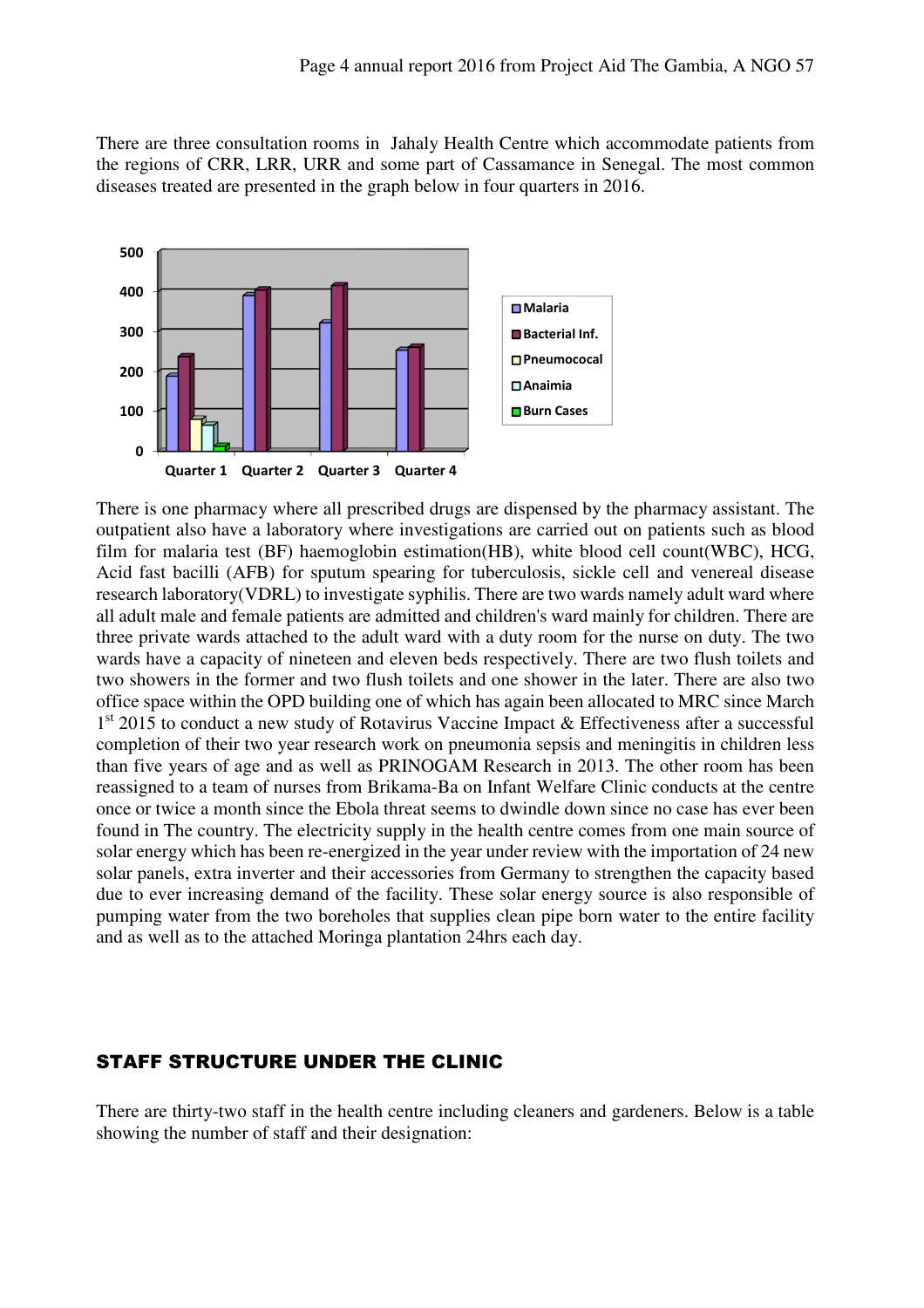| <b>STAFF</b>                       | <b>NUMBER</b>         |
|------------------------------------|-----------------------|
| <b>CHN Midwife</b>                 |                       |
| <b>State Enrol Nurse - General</b> |                       |
| <b>Nurse Attendants</b>            | 12                    |
| Nurse Attendance on Training- SEN  | $\mathcal{D}_{\cdot}$ |
| Assistance lab technicians         | 2                     |
| Drivers                            |                       |
| Watchmen (day $&$ night)           | 2                     |
| Gardeners (clinic & moringa)       |                       |
| <b>Cleaners</b>                    |                       |
| <b>Total</b>                       | 33                    |

2016 was a successful year for the clinic as all our sponsored trained nurses contributed in no small measure in containing the huge in flock of patient that the clinic received this year. As can be seen on the statistic above the number of nurse attendance at the clinic has also increased to cope with the rising demand of service owing to the increase number of patients seen at the facility each day. The renovation on the entire infrastructure of the clinic has this year being maintained to standard by repairing any form of defect or damaged meted to the structures by either staff or natural courses. The repainting of all the building is also on the way to keep a beautiful and serene atmosphere that the facility is known for. The two Flat Screen TVs- one in the main ward and the other in the registration hall which are connected to satellite disks for national and international news have also been maintained during the year under review.

#### CAPACITY BUILDING

Currently the project is sponsoring two students at the SEN Course in Bansang School of Nursing from 2015- 2017 as stated in the statistics above. 2 other nurses have been earmarked for the same training in 2017. The project is with the view that human resource development is paramount if standard and quality service is to be assured. Therefore the project left no stone un-turn in pursuit of this philosophy in the year under review. In the same year series of trainings and workshops were conducted by the department of state for health and social welfare in which our staff were a part and were equipped with different skills to better their capacity to handle their patients in a more efficient and professional manner. The Project has also accorded the nursing staff with professional training from the hands of Dr Azadeh a senior gynaecologist who has been hired by the project to serve as a medical adviser and by extension also conducts series of training program for the medical staff and as well as caring for chronically ill patients in the area during the year under review. So the project has in no way lost sight of the capacity building component in her drive for quality and better services for her people.

#### MATERNITY UNIT

The labour ward consists of two delivery beds, two baby cots and one post natal bed for observation of post delivery mothers for six hours and it's equipped with a sterilizer. However only normal deliveries are conducted in this health centre despite having a well trained and experience midwife. All abnormal labour cases are referred to Bansang Hospital to be attended by obstetricians as the case maybe.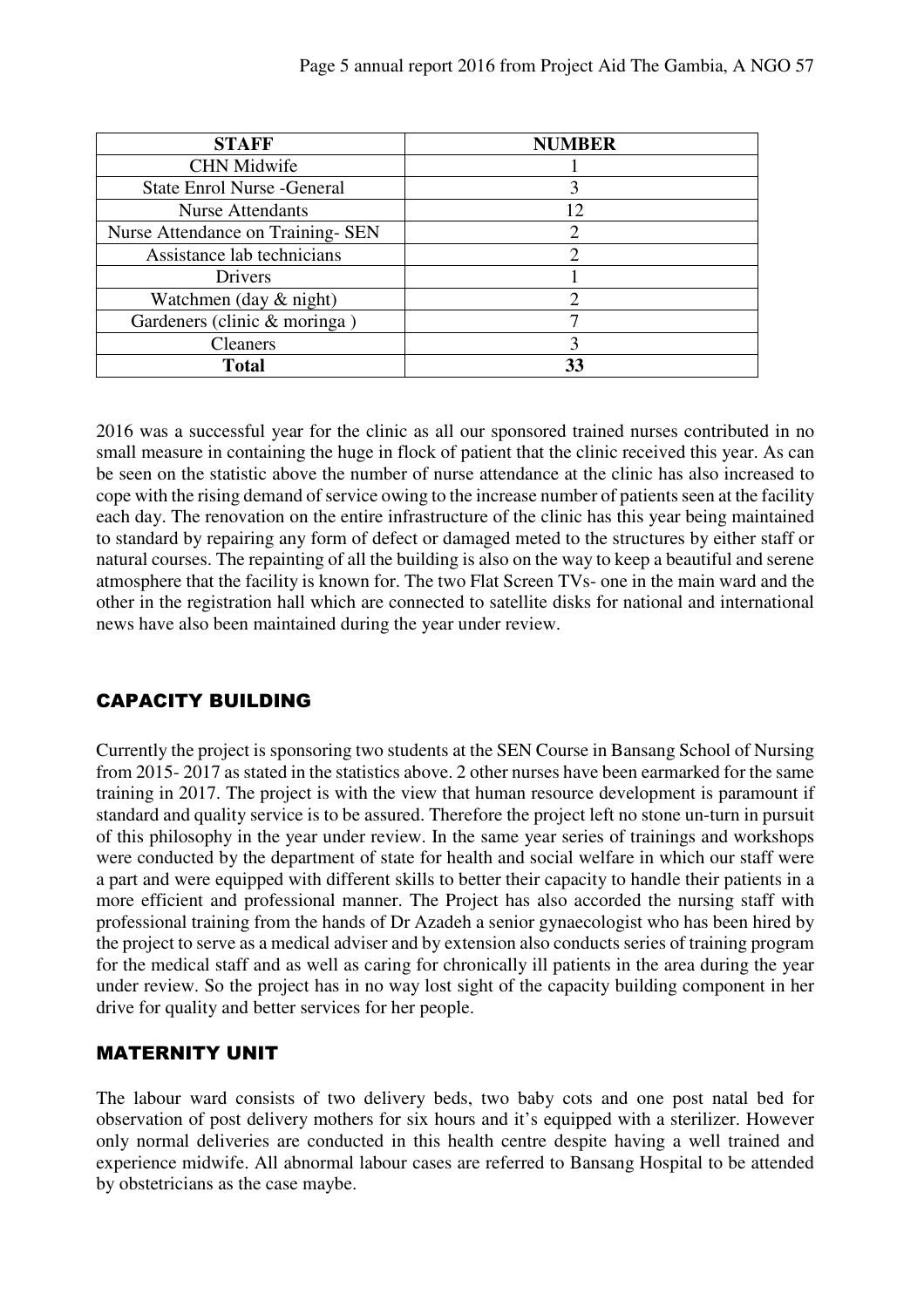#### **DELIVERY**

Jahaly Health Centre is not left behind in terms of conducting proper and quality delivery to women. We have delivered seventy one clients from Jan-Dec 2016.

#### THE TABLE BELOW SHOWS THE TOTAL NUMBER OF DELIVERIES CONDUCTED BY THE CENTRE FROM JAN-DEC 2016

| <b>MONTH</b>      | <b>MALE</b>    | <b>FEMALE</b>  | <b>STATUS</b> | <b>TOTAL</b> |
|-------------------|----------------|----------------|---------------|--------------|
| January           | 4              | 3              | all alive     |              |
| February          | 3              | $\overline{2}$ | all alive     | 5            |
| March             | $\overline{2}$ | 5              | all alive     |              |
| April             | 2              | 3              | all alive     | 5            |
| May               |                | 3              | all alive     |              |
| June              | 3              | $\overline{2}$ | all alive     | 5            |
| July              | 4              | $\overline{2}$ | all alive     | 6            |
| August            |                | 3              | One dead      |              |
| September         | 4              | 0              | all alive     | 4            |
| October           | 6              | 3              | all alive     | 9            |
| November          |                | $\overline{2}$ | all alive     | 3            |
| December          | 4              | 5              | all alive     | 9            |
| <b>GRA. TOTAL</b> |                |                |               | 71           |

In 2016 there was one fresh still birth delivered in the health centre and no maternal death was recorded. Out of the total figure delivered half of them were teenagers and deliveries were conducted either by our trained midwife in the centre or by the senior nurse attendants who benefited from on-job training and were locally certified to conduct safe and normal vaginal deliveries.

#### ADMISSION

Only conditions that cannot be managed at the outpatient are admitted in the ward. These include malnutrition, burns, severe malaria, severe diarrhoea, pneumonia, sepsis, dysentery, etc. In 2016 there were 479 patients admitted in the wards with various illnesses as stated earlier.

#### REFERRALS

Jahaly Health Centre is a minor health centre according to the World Health Organization's (WHO) definition. The health centre does not treat surgical cases, orthopaedic cases and urological conditions as these are conditions beyond the limits of the staff and such cases are naturally referred to Bansang Hospital for further attention. However in the last part of 2013 there came a plan for a gynaecologist in the name of Dr. Azadeh who is already the project's medical adviser to be paying frequent visit to the health centre with the view to diagnose and treat patients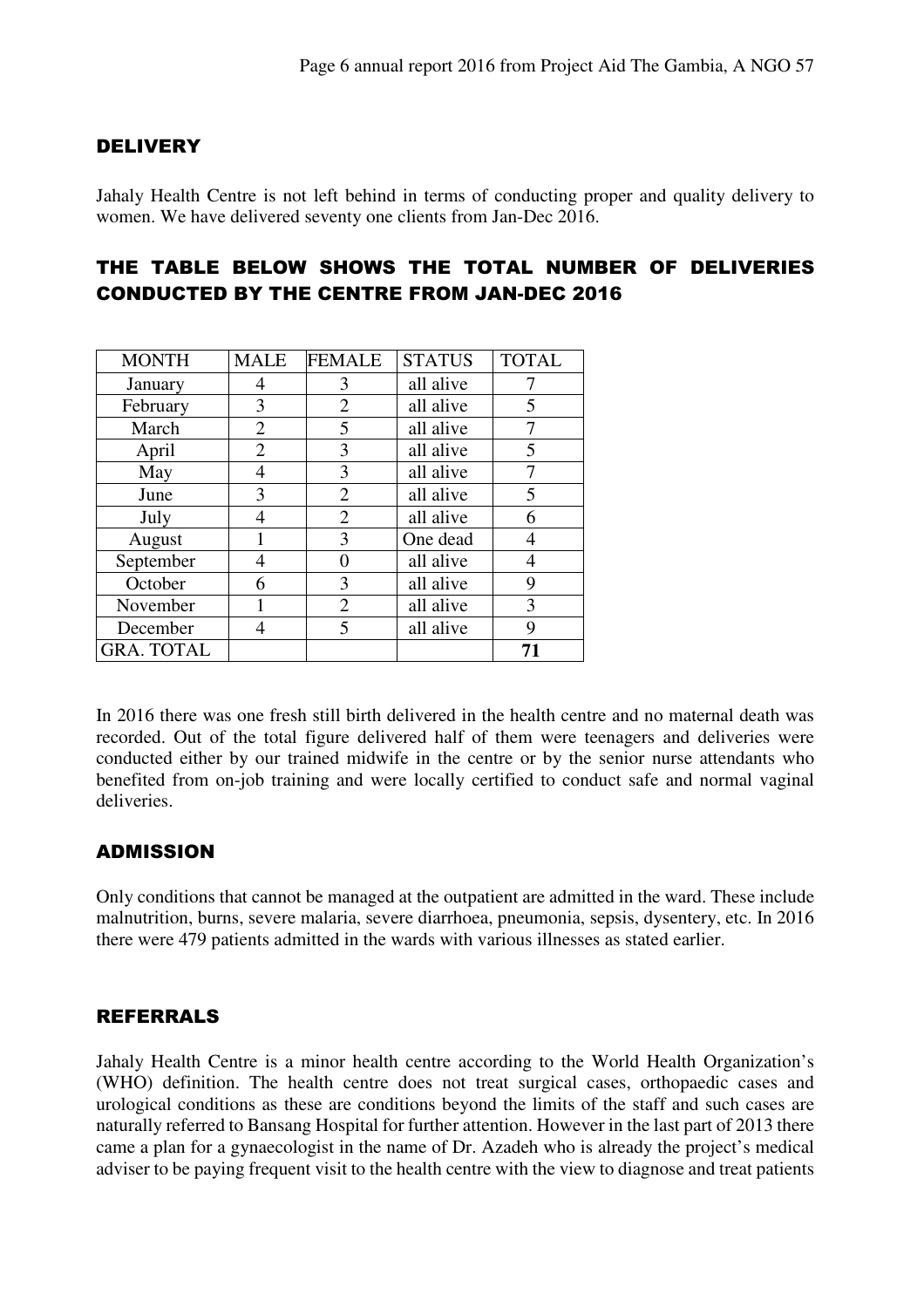with critical conditions. This initiative is still ongoing and Dr Azadeh has since seen a lot of patients and has conducted some minor surgeries on few patients urgently requiring the service. The year under review has seen some remarkable improvements in bringing medical services to the door steps of the common people.

#### THE TABLE BELOW SHOWS THE NUMBER OF REFERALLS FROM JAN TO DEC 2016.

| ' ONTh<br>MC      | IJar | $\overline{\phantom{0}}$<br>Feb | March   | <br>April | Mav     | June | iJulv  | lAuc<br>. . | ١c<br>ISer | $\overline{\phantom{0}}$<br>JCI. | Nov | Dec | Total |
|-------------------|------|---------------------------------|---------|-----------|---------|------|--------|-------------|------------|----------------------------------|-----|-----|-------|
| $- - -$<br><br>-- |      | O                               | nr<br>້ | nr<br>∼   | nn<br>ے | 9    | -<br>╭ |             |            | 14                               |     | ε   | 197   |

*The total number referred for the year amounted to 197 Patients* 

#### REPRODUCTIVE AND CHILD HEALTH/BIRTH CONTROL

Healthy children together with a healthy mother make a smiling family. A mother can take good care of her children only when, food, shelter, clothing as minimal basic human needs are achieved followed by physical and mental well being, economic burden is minimised, poverty reduced, better educated. Currently we have enrolled two hundred and fourty-five clients (245) out of which 45 are men and all the clients are in their active reproductive stages.

#### ACTIVITIES

General cleaning and environmental sanitation of the health centre still remains a priority to the health staff. The staff together with cleaners engaged in general cleaning periodically to make the health centre a good place to live in hence cleanliness is next to Godliness. The staff formed a joint football team with the teachers in the kindergarten in order to create a sense of unity and corporation amongst themselves. Sport particularly football and general physical exercise are part of the daily activities for the staff as football matches are often organised with others teams in the neighbourhood to maintain harmony and fitness for good health. In October of 2016 a number of football gears were shared among teams in Jahally and Madina by the project chairman to support the sport cooperation between his staff and the youth of the community and by extension to advocate good health through sport.

#### LABORATORY REPORT-JANUARY-DECEMBER 2016

The information below shows the number of children above 5 years and adults tested at the lab for malaria microscopy, White blood cells count, Haemoglobin HCG for pregnancy, AFB for TB and Urinalysis. The charges for each of these tests are tabulated above on the clinic's tariff. In Total 17,813 tests were done in 2016.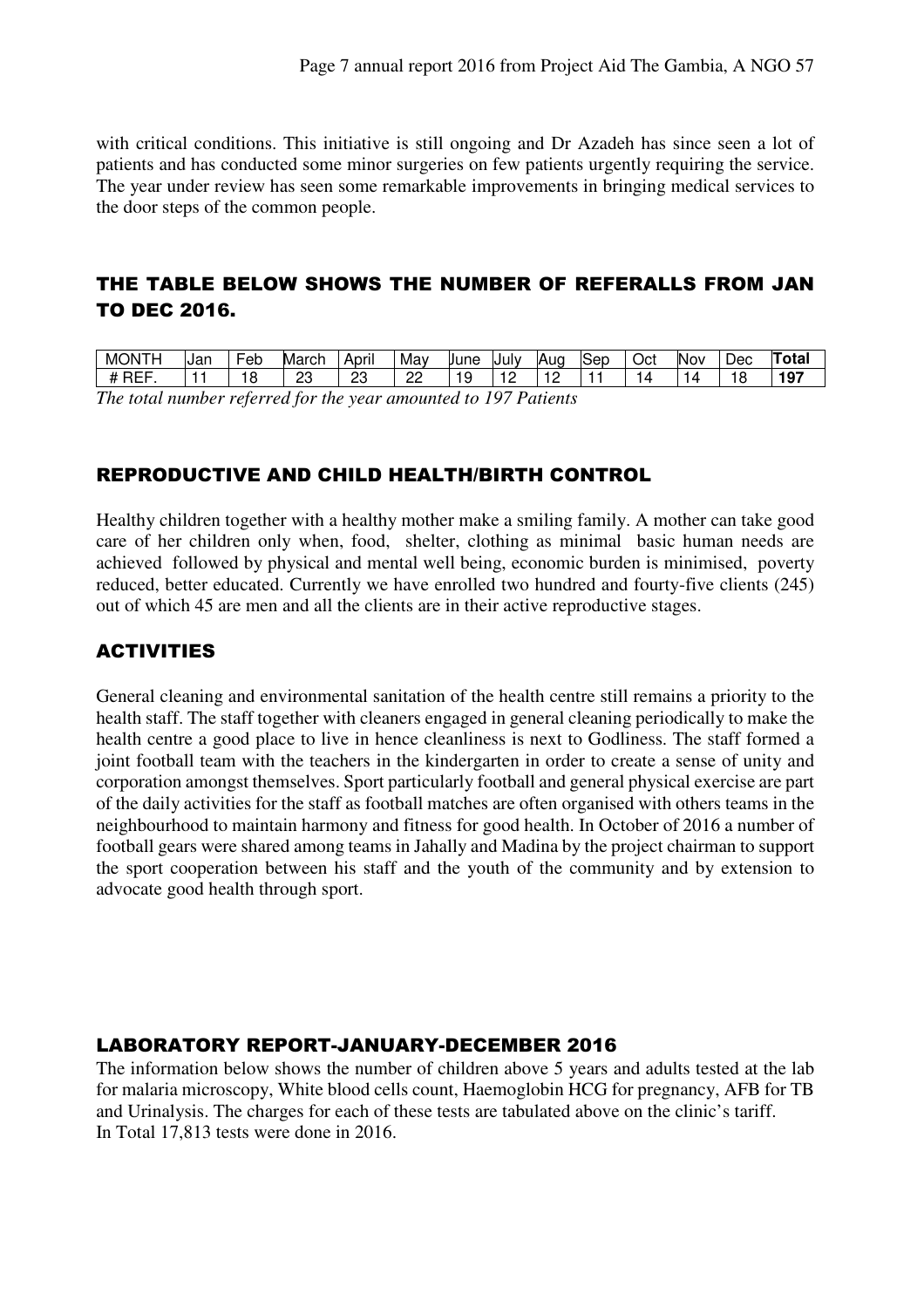| January         | 2016  |          |          |
|-----------------|-------|----------|----------|
| <b>Labtests</b> | total | positive | negative |
| <b>BF</b>       | 761   | 131      | 630      |
| <b>WBC</b>      | 234   |          |          |
| HB              | 57    |          |          |
| <b>HCG</b>      | 55    | 26       | 29       |
| URINAL.         | 127   |          |          |
| RPR/VDRL        | 55    | 17       | 38       |
| <b>RDT</b>      | 18    | 2        | 16       |
| AFB/TB          | 3     | 1        | 2        |
| <b>HIV</b>      |       |          |          |
| total tests     | 1310  |          |          |

| February        | 2016  |          |          |
|-----------------|-------|----------|----------|
| <b>Labtests</b> | total | positive | negative |
| <b>BF</b>       | 87    | 39       | 48       |
| <b>WBC</b>      | 234   |          |          |
| HB              | 170   |          |          |
| <b>HCG</b>      | 199   | 69       | 130      |
| URINAL.         | 80    |          |          |
| RPR/VDRL        | 110   | 23       | 87       |
| <b>RDT</b>      | 0     |          |          |
| AFB/TB          | 4     | 1        | 3        |
| <b>HIV</b>      | 0     | 0        | 0        |
| total tests     | 884   |          |          |

| <b>March</b>    | 2016  |          |          |
|-----------------|-------|----------|----------|
| <b>Labtests</b> | total | positive | negative |
| ВF              | 692   | 64       | 628      |
| <b>WBC</b>      | 240   |          |          |
| HB              | 153   |          |          |
| <b>HCG</b>      | 85    | 53       | 32       |
| URINAL.         | 130   |          |          |
| RPR/VDRL        | 243   | 67       | 176      |
| <b>RDT</b>      | 0     |          |          |
| AFB/TB          | 3     |          | 3        |
| <b>HIV</b>      | 0     | 0        | 0        |
| total tests     | 1546  |          |          |

| <b>April</b> | 2016  |          |          |
|--------------|-------|----------|----------|
| Labtests     | total | positive | negative |
| <b>BF</b>    | 552   | 72       | 480      |
| <b>WBC</b>   | 128   |          |          |
| HB           | 187   |          |          |
| <b>HCG</b>   | 114   | 68       | 46       |
| URINAL.      | 95    |          |          |
| RPR/VDRL     | 129   | 47       | 82       |
| <b>RDT</b>   | 0     |          |          |
| AFB/TB       | 5     |          | 5        |
| <b>HIV</b>   | 0     | 0        | 0        |
| total tests  | 1210  |          |          |

| May             | 2016  |          |          |
|-----------------|-------|----------|----------|
| <b>Labtests</b> | total | positive | negative |
| <b>BF</b>       | 757   | 107      | 650      |
| <b>WBC</b>      | 153   |          |          |
| HB              | 105   |          |          |
| <b>HCG</b>      | 71    | 44       | 27       |
| URINAL.         | 102   |          |          |
| RPR/VDRL        | 189   | 84       | 105      |
| <b>RDT</b>      | 0     |          |          |
| AFB/TB          | 7     | 3        | 4        |
| <b>HIV</b>      | 0     | 0        | 0        |
| total tests     | 1384  |          |          |

| June            | 2016  |          |               |  |
|-----------------|-------|----------|---------------|--|
| <b>Labtests</b> | total | positive | negative      |  |
| <b>BF</b>       | 624   | 86       | 538           |  |
| <b>WBC</b>      | 110   |          |               |  |
| HB              | 136   |          |               |  |
| <b>HCG</b>      | 90    | 67       | 23            |  |
| URINAL.         | 113   |          |               |  |
| RPR/VDRL        | 94    | 21       | 73            |  |
| <b>RDT</b>      | 0     |          |               |  |
| AFB/TB          | 2     |          | $\mathcal{P}$ |  |
| <b>HIV</b>      | 0     | 0        | 0             |  |
| total tests     | 1169  |          |               |  |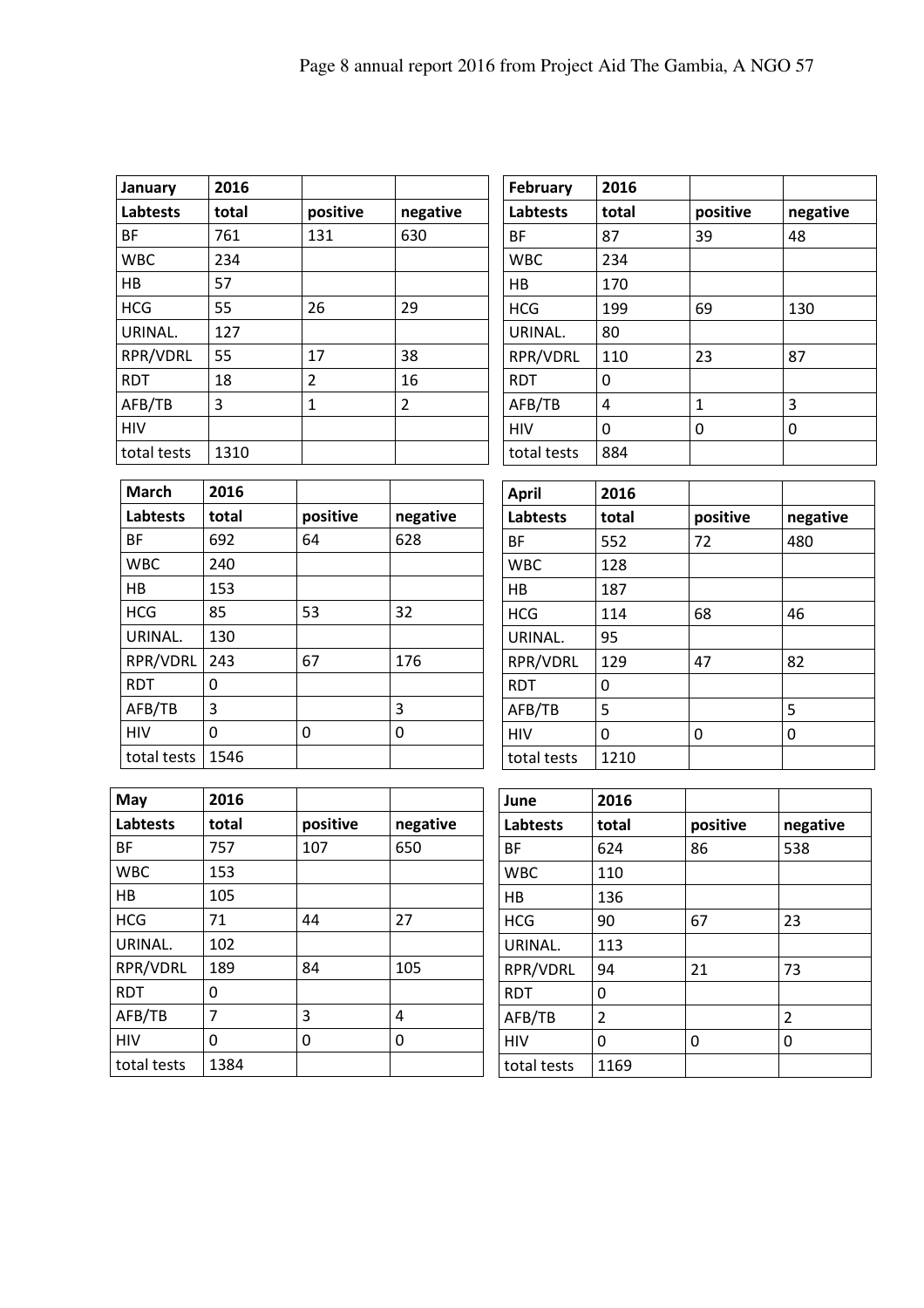| July        | 2016  |          |          |
|-------------|-------|----------|----------|
| Labtests    | total | positive | negative |
| <b>BF</b>   | 704   | 145      | 559      |
| <b>WBC</b>  | 131   |          |          |
| HB          | 128   |          |          |
| <b>HCG</b>  | 49    | 32       | 17       |
| URINAL.     | 78    |          |          |
| RPR/VDRL    | 50    | 9        | 41       |
| <b>RDT</b>  | 0     |          |          |
| AFB/TB      | 12    |          | 12       |
| <b>HIV</b>  | 0     | 0        | 0        |
| total tests | 1152  |          |          |

| <b>August</b>   | 2016  |          |          |  |
|-----------------|-------|----------|----------|--|
| <b>Labtests</b> | total | positive | negative |  |
| <b>BF</b>       | 810   | 144      | 666      |  |
| <b>WBC</b>      | 133   |          |          |  |
| НB              | 152   |          |          |  |
| <b>HCG</b>      | 97    | 71       | 26       |  |
| URINAL.         | 160   |          |          |  |
| RPR/VDRL        | 71    | 17       | 54       |  |
| <b>RDT</b>      | 0     |          |          |  |
| AFB/TB          | 6     |          | 6        |  |
| <b>HIV</b>      | 0     | 0        | 0        |  |
| total tests     | 1429  |          |          |  |

| September       | 2016                          |          |       | <b>October</b> | 2016        |             |          |
|-----------------|-------------------------------|----------|-------|----------------|-------------|-------------|----------|
| <b>Labtests</b> | positive<br>total<br>negative | Labtests | total | positive       | negative    |             |          |
| BF              | 863                           | 185      | 678   | BF             | 2574        | 950         | 1624     |
| <b>WBC</b>      | 193                           |          |       | <b>WBC</b>     | 73          |             |          |
| HB              | 148                           |          |       | HB             | 127         |             |          |
| <b>HCG</b>      | 106                           | 74       | 32    | <b>HCG</b>     | 22          | 9           | 13       |
| URINAL.         | 160                           |          |       | URINAL.        | 118         |             |          |
| RPR/VDRL        | 79                            | 30       | 49    | RPR/VDRL       | 29          | 16          | 13       |
| <b>RDT</b>      | $\Omega$                      |          |       | <b>RDT</b>     | 32          | 5           | 27       |
| AFB/TB          | 16                            |          | 16    | AFB/TB         | 6           |             | 6        |
| <b>HIV</b>      | $\Omega$                      | 0        | 0     | <b>HIV</b>     | $\mathbf 0$ | $\mathbf 0$ | $\Omega$ |
| total tests     | 1565                          |          |       | total tests    | 2981        |             |          |

| <b>November</b> | 2016  |                |          | <b>December</b> | 2016  |          |          |
|-----------------|-------|----------------|----------|-----------------|-------|----------|----------|
| Labtests        | total | positive       | negative | Labtests        | total | positive | negative |
| <b>BF</b>       | 1799  | 372            | 1427     | <b>BF</b>       | 683   | 82       | 601      |
| <b>WBC</b>      | 96    |                |          | <b>WBC</b>      | 87    |          |          |
| HB              | 80    |                |          | HB              | 63    |          |          |
| <b>HCG</b>      | 26    | 17             | 9        | <b>HCG</b>      | 37    | 20       | 17       |
| URINAL.         | 114   |                |          | URINAL.         | 118   |          |          |
| RPR/VDRL        | 29    | 10             | 19       | RPR/VDRL        | 28    | 17       | 11       |
| <b>RDT</b>      | 0     |                |          | <b>RDT</b>      | 0     |          |          |
| AFB/TB          | 13    | $\overline{4}$ | 9        | AFB/TB          | 10    | 5        | 5        |
| <b>HIV</b>      | 0     | 0              | 0        | <b>HIV</b>      | 0     | 0        | 0        |
| total tests     | 2157  |                |          | total tests     | 1026  |          |          |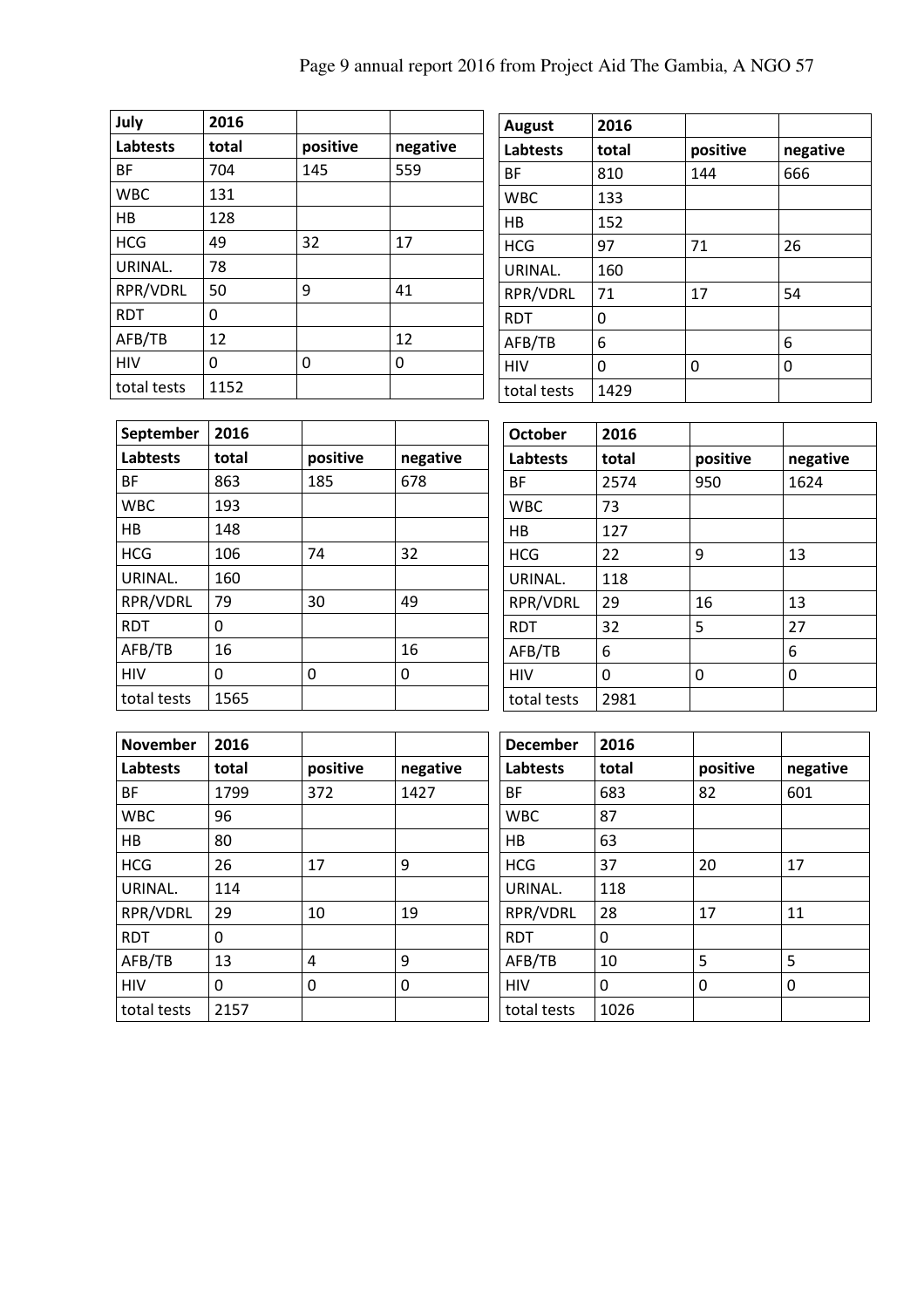#### DENTAL CLINIC 2016

The dental clinic was incorporated into the health centre in 1998 with the view of promoting oral health care in the area and was fully operational in 2003 after an intensive12 weeks course which was conducted in Jahaly Health Centre through the project in conjunction with University of Witten/Herdecke in collaboration with WHO (Prof. J. Frencken). During this period 5 of our project staff where trained who eventually took charge of our dental unit. Since this period the dental unit has been operating smoothly until the beginning of 2012 when the unit was temporarily closed owing to lack of trained staff since the trained ones have either left the country or quitted for one reason or the order. However in 2014 frantic efforts were made to secure the services of one highly trained oral health worker to effective kick start the clinic from a brief closure in 2013 owing to lake of qualified personal. However this reopening was also short leave as the man in charge of the dental unit (Trained Oral Health Worker) left 10 months of service. Since then all our efforts to lure another dentist either from Germany or Gambia to run the clinic never materialised. This meaning that there was no dental service provided by Jahaly Health Centre in the year under review; however efforts are continuing to search for one with the required training to reopen the unit once more again.

We are working hard to reopen the dental clinic in 2017.

### 2. JAHALY-MADINA KINDERGARTEN

Once again we have successfully gone through another year of success in the history of our beloved institution under the banner of Project Aid, The Gambia. As always the Kindergarten has made tremendous strides to claim its rightful position in the cadre of Nursery Education in The Gambia since inception in Sept 2004. During the year under review lot of achievements have been registered prominent among which is the increase in enrolment, human resource development, continues supply of food, uniform and medical services etc. all of which are more or less traditional of the institutional since the beginning.

Unlike other provincial kindergartens, the enrolment figures in Jahaly -Madina Kindergarten still continues to overwhelm the project despite the supposed competition with the two existing 'Madarassas' (Quranic Schools) of Jahaly and Madina. This year alone 112 new students were enrolled out of which 67 were girls and 45 were boys. This huge number further compelled the project management to maintain the double shift which we started in the year 2013 in order to cope with the ever increasing demand for placement. This has therefore highlighted the fact that not only has our robust campaign enhances significant increase in enrolment but also compelled the said Quranic schools to shift their operational times to the afternoon instead of morning to avoid collision which may affect their enrolment. As of now the kindergarten population stands at 365 students out of which 177 are girls and 188 are boys. Audio-visual classes are still an integral component of our educational strategy as the saying goes 'seeing is believing' and as the children learn faster through seeing. The satellite disks and the DVD player are still in good use as the students and staff continues to make use of the facility as and when necessary.

In the area of infrastructural development 100 new metal chairs were built last year for the kindergarten kids to replaced the broken chairs and while some defect chairs and tables were maintenance to standard before the start of the new academic year and as well as new supply of teaching and learning materials.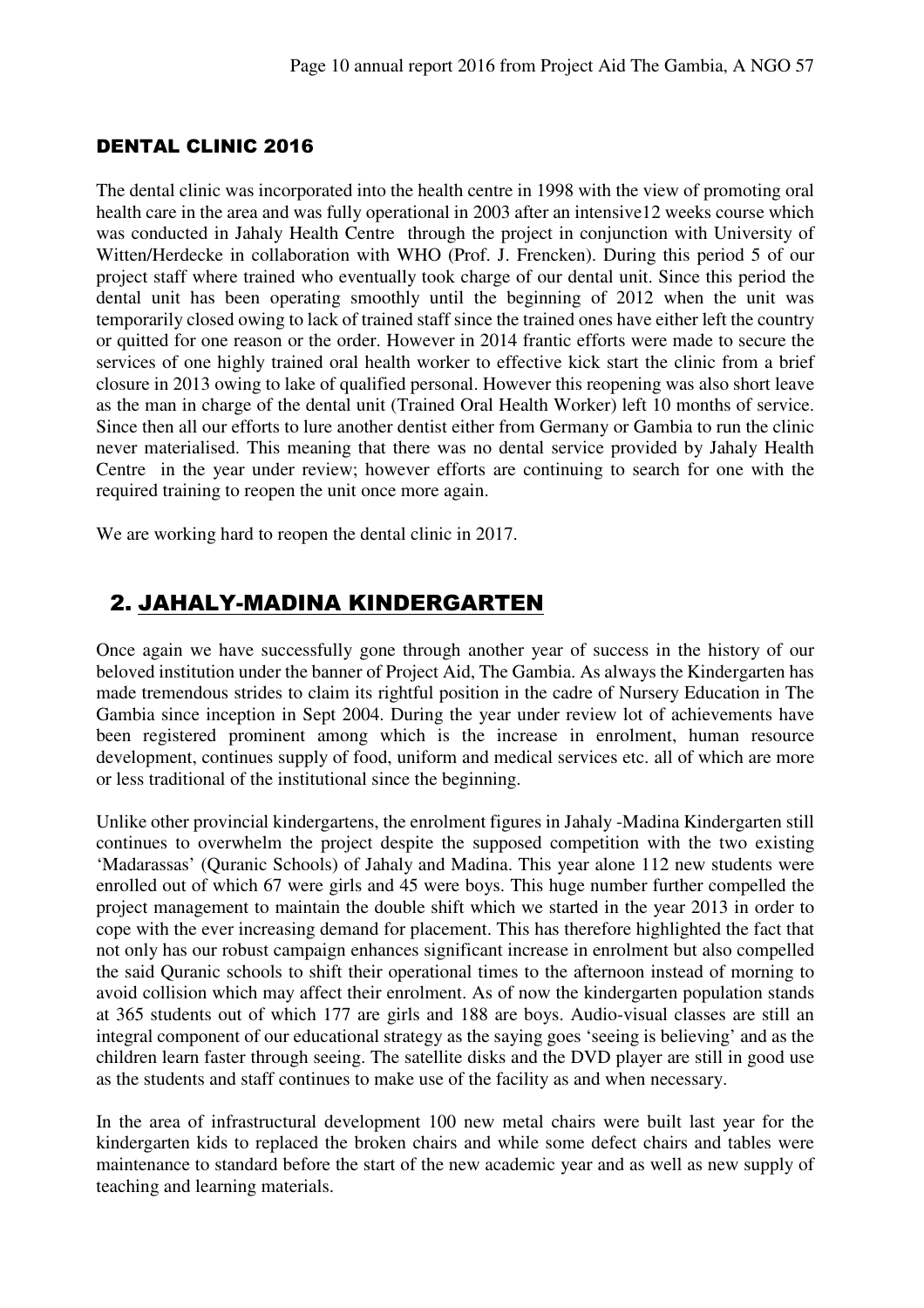Human resource development has also continues to be place on a higher pedestal during the year under review as the school and the project management recognises the fact that a well trained and motivated staff are bound to be more productive. Being cognisant of this fact the kindergarten teachers still continues to avail themselves to training opportunities offered by the project through Mrs Patricia Ceesay, the Project's Education Adviser. Mrs Ceesay in her training concentrates in all areas of teaching and learning of young stars with particular emphasis on material production and as well as other valuable teaching techniques to name but a few. Plans are still in place to send more eligible candidates to The Gambia College to pursue the Early Child Hood Development Course as done in the case of Mr Landing Jassey and Mr Muhammed Ceesay in previous years.

In the area of Health and Feeding, the kindergarten still continues to provide free medical services and feeding to the 365 registered children despite the fact of being phased out of the WFP'S school feeding programme under the Department of State for Education. It is however worth mentioning at this juncture that feeding such a huge number of children on a daily bases has not being plain selling for the project due to the sky rocketing commodity prizes and unfortunately all our efforts to lure WFP back has so far fallen on deft ears.

Not only do the kindergarten provided free medical services and feeding to the young stars but also supplied all the 112 new intakes with one new school uniform free as traditional of the institution. As the uniform materials are not available locally, the project therefore buys and saw them from Banjul and transports them to Jahaly every year for easy access.

The kindergarten has not also lose sight of their agricultural obligation as their vegetable garden has been very much part of their activities during the year under review as it served not only as an elementary agricultural lessons for the pupils but also its produces were used to supplement the school canteen in order to provide adequate balance diet for the children. The bananas and pawpaw also continue to play a pivotal role in boosting the nutritional status of these children for adequate growth.

It is indeed an understatement to assert that the year under review has been truly eventful especially when one takes stock of the high enrolment, capacity building, free medical service, free feeding, free supply of uniforms and the admirable academic standard. In fact in my candid opinion, the year under review has been one of success that will be remembered for years to come.

## 3. AGRICULTURE

As the project operates in three intervention areas namely Health, Education and Agriculture it is therefore just apt for us to shed some light on the developments that took place in this sector over the year under review. It's already established that the project is supporting the operation of four vegetables gardens in the two communities, Jahaly and Madina to be precise for many years now.

However there was no much activity from the side of the project in respect of these gardens due to the fact that much of its job has been done over the pass years. Therefore the year 2016 was another cooling year for the project allowing the women to get the best out of the gardens as much as they could.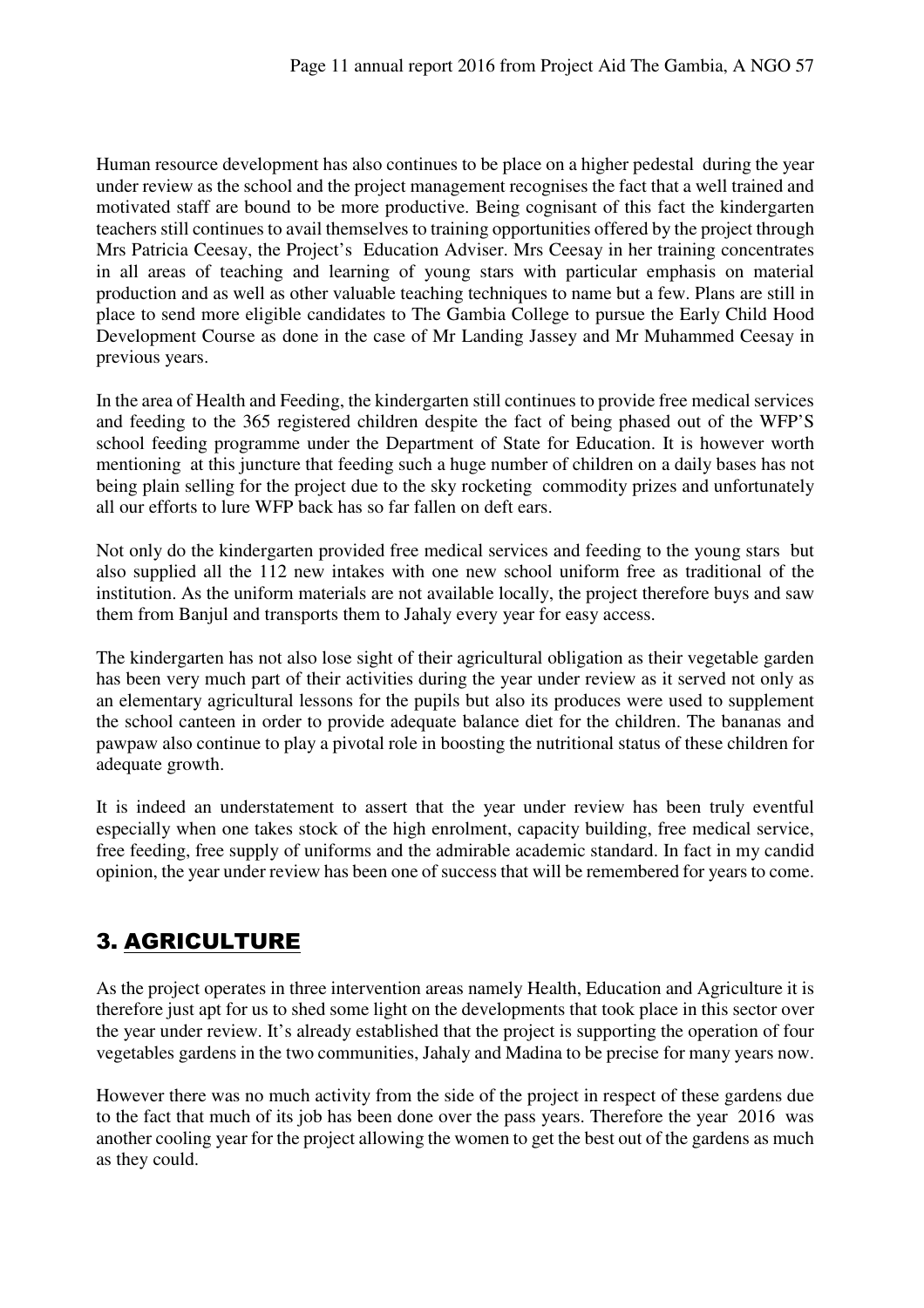Not only does the project gives support to the people of the community in horticulture alone but also provided them with a Tractor with all its accessories to support them in all their agricultural ventures at a very minimal cost if any at all.

## 4. MORINGA PLANTATION

It is common knowledge that all the activities of the Project are being financed by our overseas donors mainly from Germany spearheaded by Matthias Ketteler as the chair of the Project and also The Gambia's Goodwill Ambassador at Large. It is however worth noting that these donors may not stay with us forever and as such the project needs to put plans in place to finance its activities in the events of donors withdraw for whatever reason. As a consequence of this fear the project management conceived the idea of developing a Moringa plantation whose products can be sold to further finance the project activities e.g. procurement of drugs etc. This idea was implemented in 2012 in Jahaly next to the Health Centre and at present we have around 10,000 trees There are 4 gardeners employed to work exclusively on the plantation since its inception watering, weeding and applying natural manure to the plants which was mainly animal dung & groundnut shells. As these plants were found to possess huge medicinal values of incredible effect on human being and animals we therefore wish to process the leaves into leaf powder and pods into oil and other valuables.

## 5. SMOKE FREE OVENS

The smoke free oven project have not been very active the last years since the last construction of 150 ovens in Jahally and Madina which were jointly funded by Project Aid and Sheck Farage Foundation in 2013-2014. However plans are in place to improve on these ovens in 2017 as this initiative is quite meaningful for the project as it has surely reduced the accident of innocent children falling into the fire as the case frequently was.

+ The consumption of firewood will also be greatly reduced saving the forest from deforestation.

+ Smoke related illness affecting the cooks (women) will also be a thing of the past.

+ With the danger of all the above odds eliminated the ultimate out come will be economic sustainability for the beneficiaries which are the aims and the objectives of the project management.

## 6. OVERSEAS MEDICAL TREATMENT FOR SICK GAMBIAN CHILDREN

In 2011 Project Aid went into a co-operation with a German NGO called Peace Village/ Friedensdorf International to airlift sick Gambian children who cannot be treated locally to Germany for a better medical attention. In June of 2011 the first badge of three sick Gambian children left for Germany where they attended first class medical attention for their different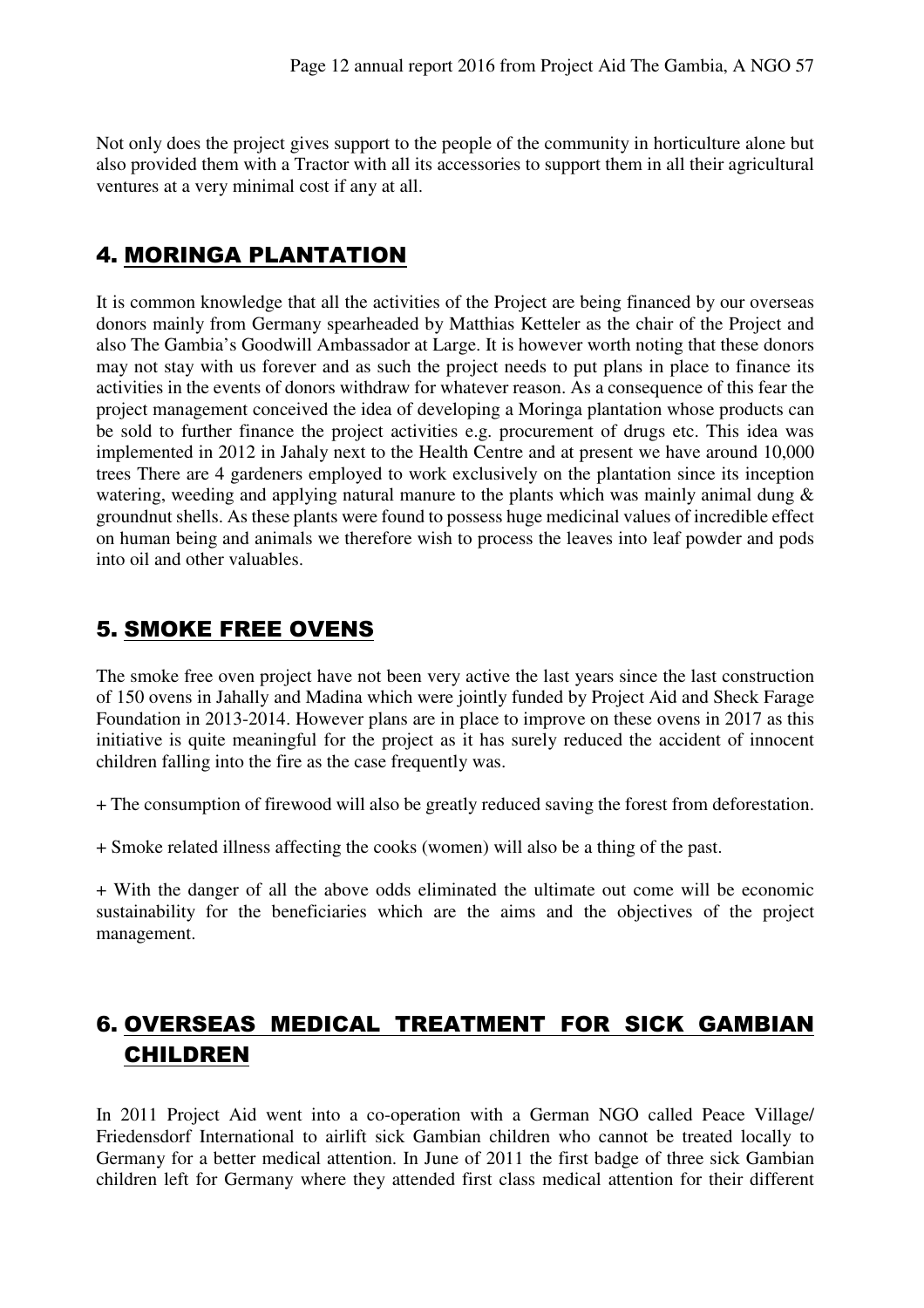illnesses. Eleven months later they all returned home safely completely cured from their life threatening sickness which became a ground breaking moment for the parents and the Government of the Republic of The Gambia on one hand and as well as for Peace Village and Project Aid on the other hand.

It is important to highlight at this juncture that this treatment program is absolutely free of charge for the children and their parents as Project Aid and Peace Village foots the entire bill from start to finish.

Not only do Peace Village helps The Gambia in the treatment of sick children but also support the medical facilities with hospital materials and equipments through Project Aid. This was amply demonstrated in 2016 when some containers were sent in loaded with the mentioned materials and equipment through the project for onward transmission to the Gov't.

In 2016, thirteen (13) Gambian children were taken to Germany for overseas treatment, thirteen (13) returned after undergoing a successful treatment.

#### NUMBER OF CHILDREN ADMITTED TO / RETURNED FROM OVERSEAS TREATMENT FROM 2012 TO 2016

| Year     | 2012 |             |                       | $\overline{42}$ |           | 2014  |                                | 2015  |                       | 2016  |  |
|----------|------|-------------|-----------------------|-----------------|-----------|-------|--------------------------------|-------|-----------------------|-------|--|
|          | A*   | ${\bf R}^*$ | $\mathbf{A}^*$<br>. . | ${\bf R}^*$     | А*        | $R^*$ | А*<br>$\overline{\phantom{a}}$ | $R^*$ | $\mathbf{A}$ *<br>. . | $R^*$ |  |
| patients | 3    | 0           |                       |                 | <b>TO</b> |       |                                | 10    | æ                     | 13    |  |

**A\* = admitted to Germany R\* = returned to The Gambia** 

In total fifty and six (543) Gambian Children have so far benefited from our overseas treatment program which is progressing steadily with an impressive number on the waiting list.

Below are the criteria for selection in to this program and as well as information about Friedensdorf/Peace Village.

In Friedensdorf [English - Peace Village] program they can admit children for medical treatment under the following conditions:

- Social indication: parents are financially not in the position to arrange overseas treatment

- Necessity: the child suffers an illness or injury that is life-threatening or means a serious limitation of function; treatment is not available/affordable in Gambia/Senegal as it is now taking a child from its family and natural surroundings is always the very last resort!!!

- Parents/guardians must guarantee they will accept the child back into the family without any discussion and make no effort for the child to remain in Germany

- Treatment is possible in Europe and has a good perspective for success

Experience has shown that the following causes are likely to be accepted if the needed operation is not available at home:

- Osteomyelitis (infection of the bone or bone marrow)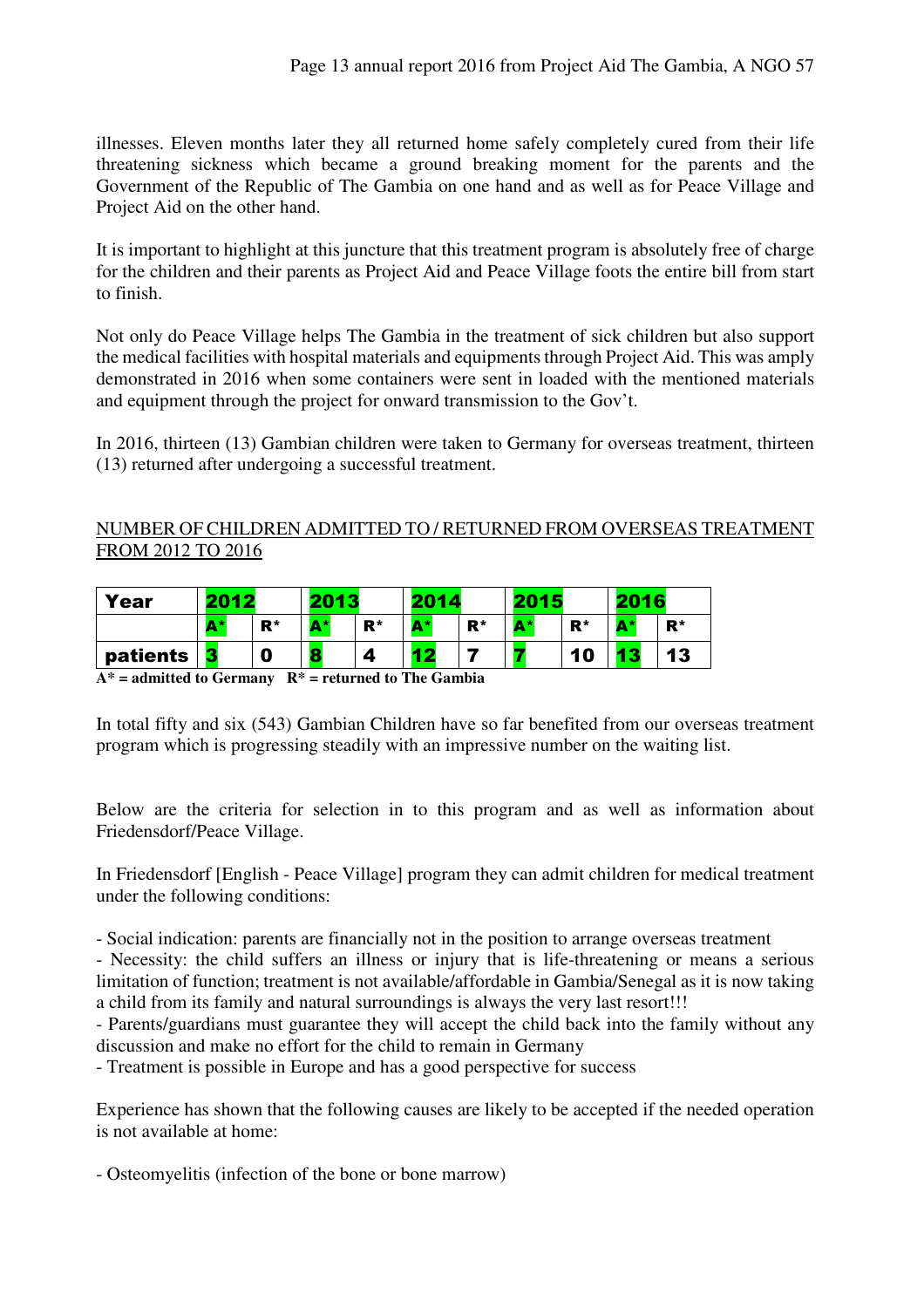- Conditions after burns, for example with fire, gas or any explosion. Usually with scar contracture that limits function of hands/leg or closing of eyes/nose/mouth

- congential disorder/malformation such as analatresia (malformation of rectum), urogenital malformation (e.g. hypospadias or bladder extrophy) but also of orthopedic kind such as club foot)

- Cleft palates or ankylosis [stiffness] of jaw

#### Unfortunately not admitted are:

- any neurological or cardiology problems or any form of cancer, as treatment cannot be arranged for free in Germany and the success rate is not always high Children that suffer a problem due to cerebral palsy or Spina bifida cannot be accepted. The problem might look like an orthopedic one at first, but usually no easy improvement can be achieved by simple surgery

Further framework:

- Children must be eleven (11) years or younger. They must not be breast feeding by the time of admission

- Parents must agree that child travels without parents/guardian and the guardianship will be transferred to Peace Village during the entire time in Germany. Guardianship automatically ends upon the child's return to the home country

- Parents must guarantee that the family will not undertake any initiative for the child to stay in Germany or have any private contacts, for example to family/friends living in Europe. Since every child in the program will be treated equally, unfortunately no such contacts can be allowed

- Peace Village is never "obliged" to admit a child. Even if all formal requirements are met, last decision is on them who is selected

- The Gambia guarantees to admit every child back home in the country. Under no circumstances any child remains in Germany

Upon return every child is given a small financial aid for reintegration and a bag with clothing and personal belongings.

While in Germany the child will either be admitted in hospital or live with the other children in peace village. The children will not stay in any private family.

Around 240 children, going and coming from hospitals all over Germany, stay together with all other small patients, attend rehabilitation programs such as physiotherapy, water gyms etc. Peace Village pays attention that the cultural values of all children are respected (e.g. there is no pork at their meals etc.)

Children are luckily very fast to pick up a new language if needed. After few weeks many children can speak basic German. If needed to explain treatment etc. Peace Village usually manages to find interpreters. If several children come from the same country, they are often able to translate for one another due to different durations of stay. Funnily enough after some month children do not only learn to speak Germany but also other languages spoken at Peace village. (Peace Village has quite some Afghan kids who can speak Portuguese, because their new friend is from Angola and vice versa!)